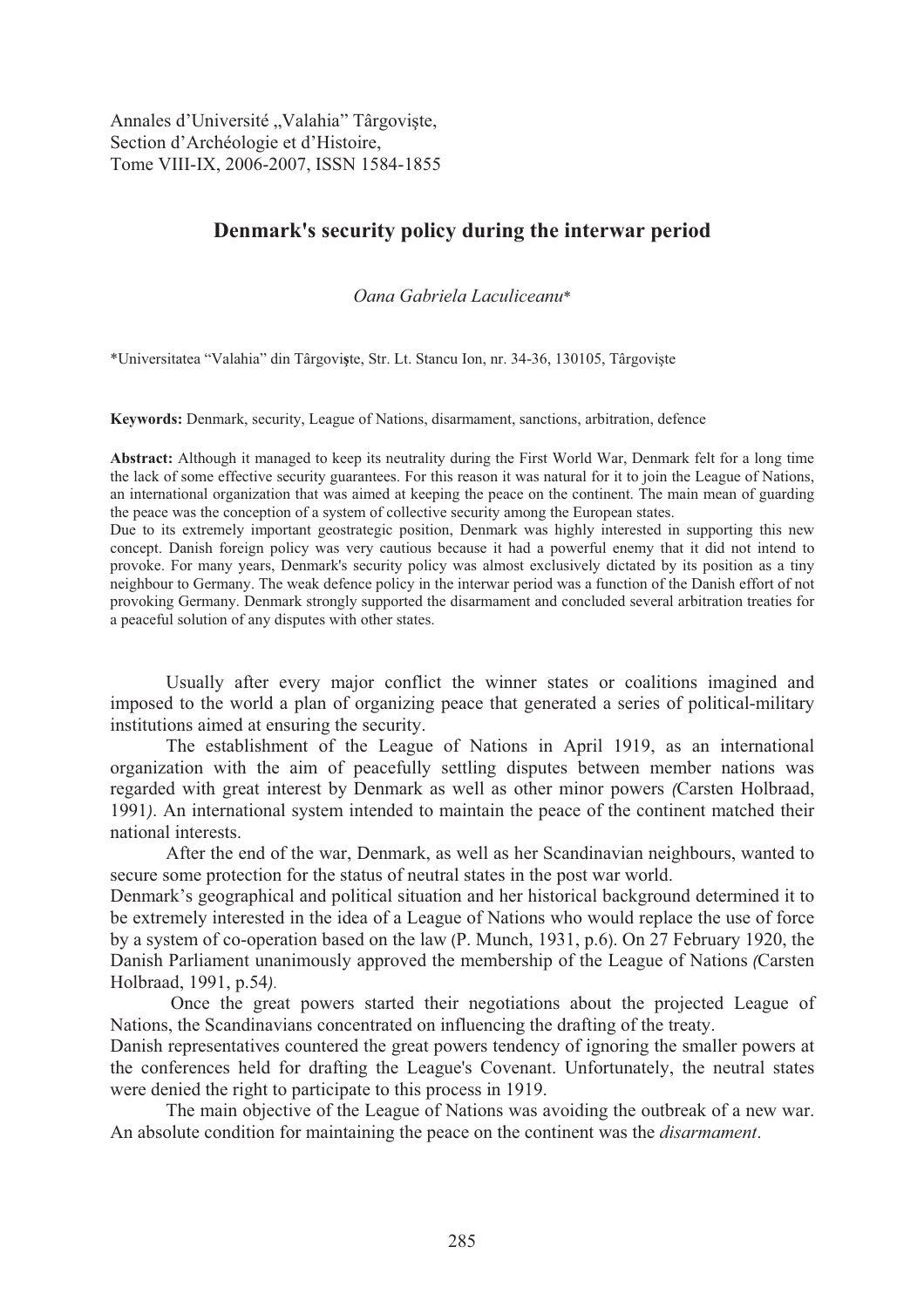Denmark was among the supporters of this idea and proposed the interdiction of private manufacture of munitions of war. The execution of the disarmament plan should be supervised by a permanent Military and Naval Commission (P. Munch, 1931, p.11).

All the Scandinavian states proposed the creation of a permanent mechanism for conciliation which should always be employed before international disputes were submitted to the Council. Denmark suggested that the machinery of conciliation should be centralized (P. Munch, 1931, p. 56).

The neutral states agreed that obligatory arbitration ought to be proclaimed for all disputes of a juridical nature. Sweden thought it necessary that economic and military sanctions be employed in order to guarantee the performance of the principles of the League of Nations.

The common desire of the neutral states had been to give a more juridical character to the new international organization. Dr Peter Munch, the Danish representative at the League of Nations, considered that such a change would make possible a greater restriction on the sovereignty of states. As the Great Powers wanted to maintain the political character of the League, the neutral states sought to accentuate the sovereignty of the members and to make as precise as possible the limits of the League's jurisdiction. Otherwise they feared that the interests of the secondary states would be endangered by the predominance given to the Great Powers (P. Munch, 1931, p.57-59).

Finally, the neutral states obtained to a slight degree an influence on the new world political *Sammenslutning*. In Dr. Munch's view, the most important achievement for them was the right of non members of the Council to participate and vote in the Council on questions of particular interest for themselves P. Munch, 1931, p.60). As for the small states, they secured their independence of action in regard to military sanctions.

 As it failed to attract great -power support, Denmark's attention focused on the projected system of *collective security*.

Since the foundation of the League of Nations, the "collective security" has generally been associated with the policy of sanctions, guarantees and pacts of mutual assistance between states. For some states, notably the Scandinavian, the security was better served by the diminution than by the extension of the sanctions provided for in the League. The use of military or economic sanctions was a double –edged sword from the standpoint of Danish interests. If Denmark was forced to participate in sanctions against possible German aggressions or to condemn German attempts to change the status quo in European politics, it could disturb Danish German relations. Denmark had to assure the compatibility of the two concepts of neutrality and collective security within the League of Nations (Hans Mouritzen, 1988, p.95).

 Due to their geographical and political positions, for the Scandinavian states the advantages offered by a system of automatic military or economic sanctions were outweighed by the risks involved for them as producers of security. They feared of a possible war between the European great powers which might endanger the peace of the north. In case of a war, the Scandinavian states unquestionably would wish to avoid being involved. For that reason, they did not admit any obligation to employ military sanctions. But they recognized that all members of the League had to impose an automatic and complete economic blockade against a state which should go to war in disregard of its engagements within the League's Pact.

 In 1929, when the Briand-Kellogg Pact was ratified, Denmark as well as the other Nordic states showed very little enthusiasm although all of them adhered to it without reservations. This attitude could be explained by the restricted nature of this anti-war pact. Unlike the Scandinavian peace system, it did not include any obligation for the pacific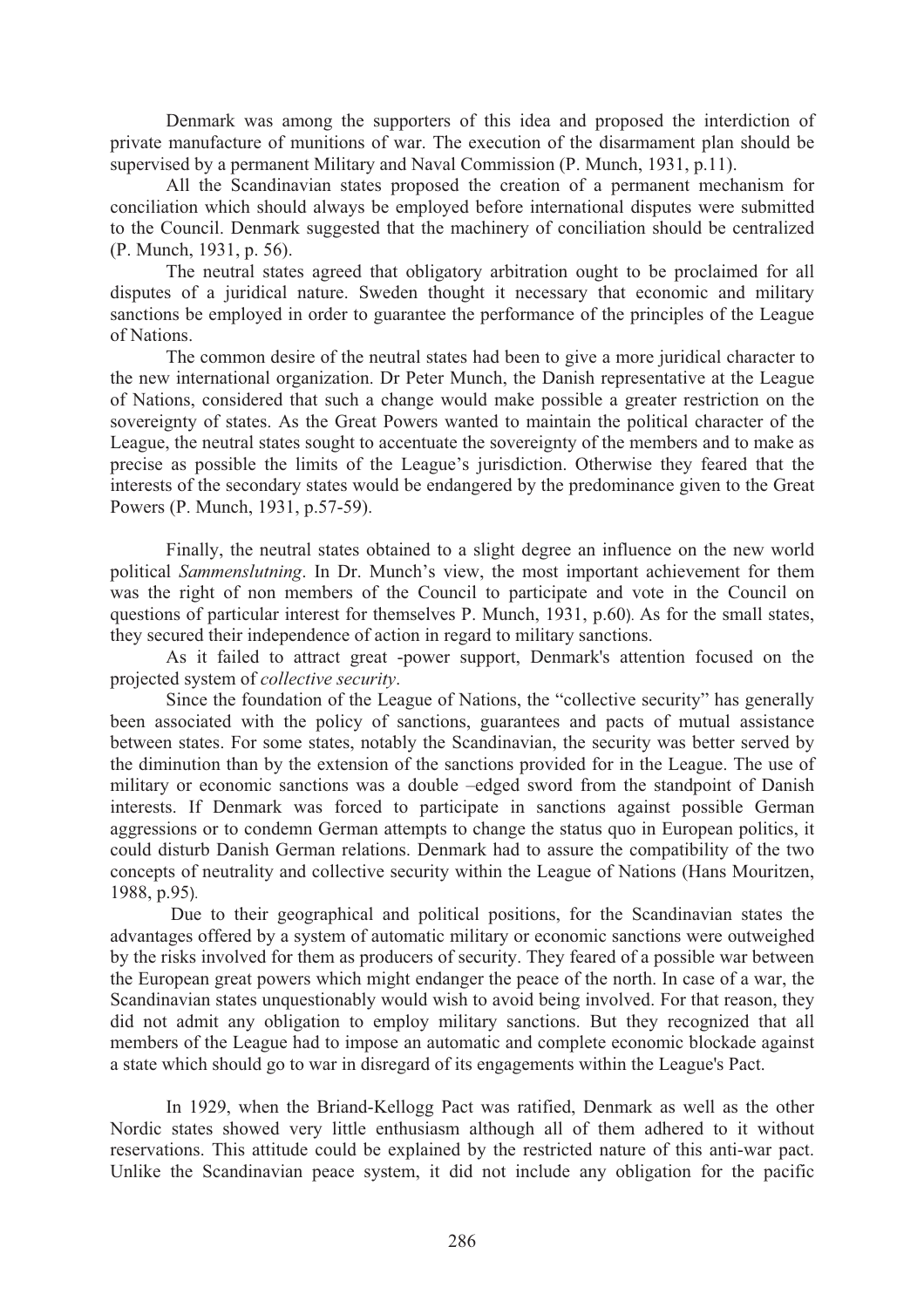settlement of international disputes. To be sure, the Scandinavian countries renounced to the war as a means of conducting national policy. Already in 1925-1926 they had signed a series of arbitration treaties so that all inter-Scandinavian disputes should be solved by a specially appointed arbitral tribunal.

 In May 1931 the council of the League of Nations called the long delayed Conference for the Reduction and Limitation of Armaments to convene in Geneva on February 2, 1932. Denmark's constant support for reduction of armaments has testified to the sincerity of its belief that war can be avoided through peaceful means. Admitting the principle of equality in the application of the common obligations of the Covenant, Denmark pled for a "controlled equality" and warned against a return to the old equality which had meant the "right of everybody to do whatever he liked"(S. Shepard Jones, 1969).

The Danish support for the disarmament programme at Geneva was also an expression of her quest of security. In general, the Scandinavian states considered that armaments were not appropriate means of assuring security. But at Geneva they conducted their policy primarily taking into account the general international need. The world peace depended on the abolition of the old war system of "mailed-fist diplomacy", which had led to the catastrophe of 1914. Armaments and armaments-races were real threats to the world peace.

 France and Great Britain opposed to the Scandinavian plans of hurrying the reduction of armaments arguing that the League must wait until the world was in a more peaceful atmosphere before actual disarmament should be carried out. Finally they secured the adoption of a report arguing that the disarmament had to be done in a gradual manner.

 The Scandinavian states opposed to the subordination of the question of the reduction of armaments to that of guarantees. For Denmark a system of military guarantees was an inadequate basis for the world peace and therefore it refused any commitment to employ military sanctions.

In September 1934, the acceptance of the USSR in the League of Nations drew the attention of the Danish diplomacy as well as that of the main Danish newspapers that were commenting on this theme. The Soviet desire to become a member of the League was considered an expression of its need of peace and security for its European front in case of a war with Japan.

 The "Politiken" newspaper, the press representative of the Danish Ministry of Foreign Affaires, although admitted that Russia was opposing the entire world by its internal policy, argued that the League's aim was not to judge on the governance methods of its member states, but to secure the peace on the continent. USSR's membership in the League strengthened the universal character of this institution and improved the balance of power on the continent.

On the other hand, the conservative newspaper "Dagens Nyheder" argued that receiving USSR in the League of Nations meant giving up the fundamental principles of this international institution. Moreover, this action was considered a step towards the conclusion of the Oriental Pact leading to a rapprochement between France and the USSR. According to the Locarno Pact France could not give any support to a state non member of the League of Nations (A.D.M.A.E. fund Denmark, volume 1, Dispatch no. 21/8 September1934, Gh. Assan to N. Titulescu, p. 32).

The Social Democrat Party questioned the compatibility of collective security with the communism. "Peace and collective security are not possible unless accompanied by disarmament and good relations between all the countries".

"Politiken" argued that collective security could be obtained only after solving the problem of border modifications. This was a hint to the border dispute between Denmark and Germany over the Nordslesvig.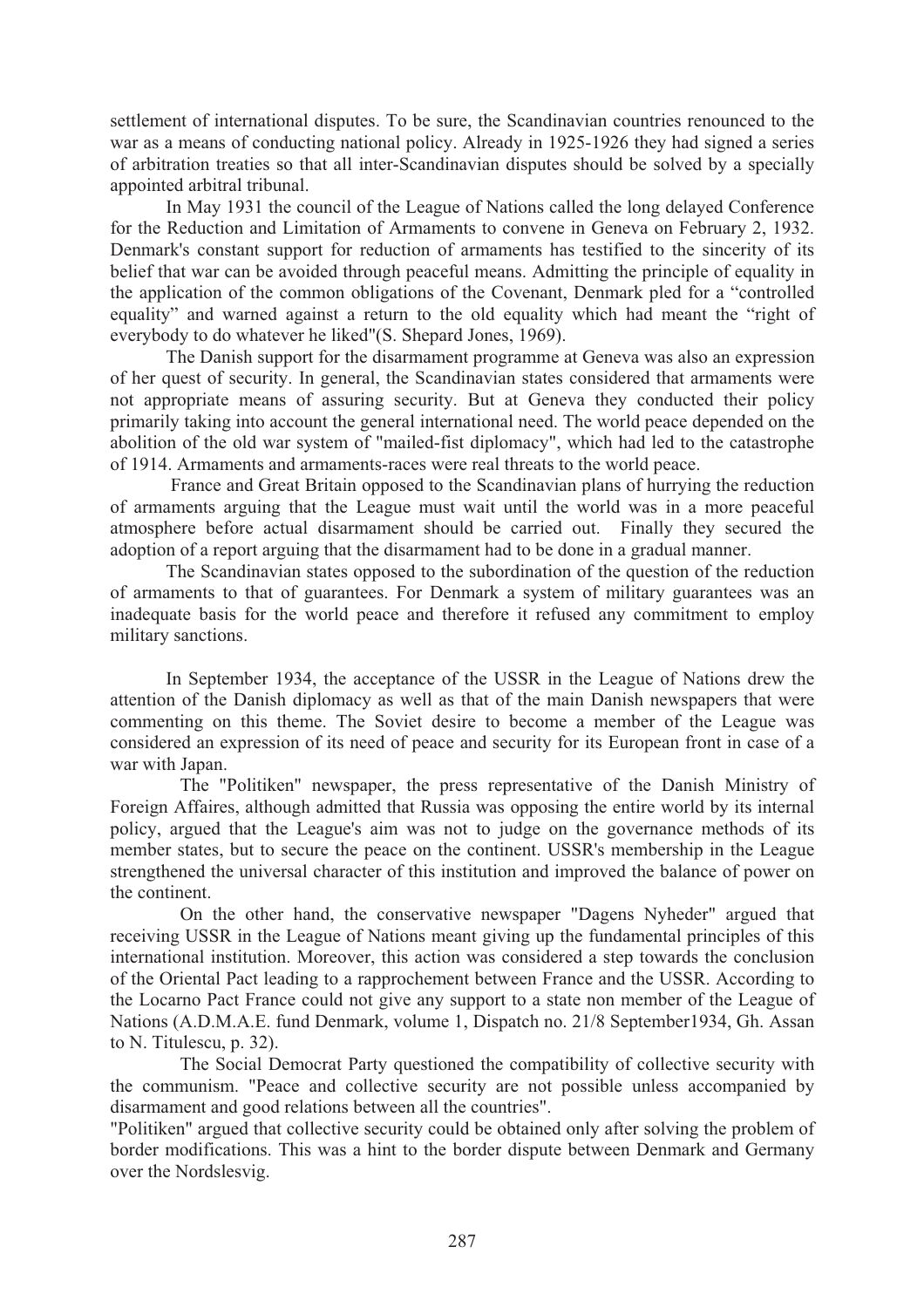The Danish Social Democracy a determined opponent of communism expressed its disappointment towards the reestablishment of the armed peace and the pre-war military alliances. It also expressed its distrust towards Russia's pretended sincerity and its return to normal diplomatic methods (A.D.M.A.E., fund Denmark, volume 1, Dispatch no.737/11 April 1935, Marcel Romanescu to N. Titulescu ,p. 186-190).

In general, Scandinavian attitude towards Russia's entrance in the League of Nations was not very enthusiastic due to the aversion regarding the Soviet social regime. This triggered a very hostile Russian campaign against the Nordic countries.

 The Soviet press accused the existence of a Nordic military bloc directed against Russia under Nazis' coordination aiming at turning the Baltic Sea into a German zone of influence. All these speculations derived from an article of a Norwegian captain, Erik Qvam that was promoting the idea of a Nordic defensive alliance for protecting the Scandinavian neutrality. Denmark was not to take part of this alliance because of its territorial dispute with Germany. The article was reproduced in "Den Nye Danmark" magazine by Colonel Ivan Carstensen, a Danish military expert that was sustaining the idea of a Nordic military defence alliance supported by substantial army reinforcement.

The Danish minister of foreign affairs, Peter Munch denied the existence of any plan of a Nordic political bloc. The existence of such a coalition was denied also by the Norwegian prime minister, Mowinckel (A.D.M.A.E., fund Denmark, volume 1, Dispatch no. 330/21 Nov. 1934,Gh. Assan to N. Titulescu ,p. 36-39).

 With the change in the international situation brought about by the departure of Germany from the League, the failure of the Disarmament Conference and the German denunciation of the military clauses of the treaty of Versailles, the hopes for any immediate reduction of armaments vanished and the Scandinavian states were left facing the failure of fifteen years of effort which they have been active in sponsoring. Meanwhile Denmark, as a member of the Council in April 1935, was confronted with the draft resolution submitted by the French, British and Italian governments, which condemned the German denunciation of the military clauses of the Versailles treaty.

The Scandinavian states tried to establish a common position. A conference of the Scandinavian foreign ministers was held in order to discuss the attitude to be adopted towards this question. An attempt to associate all former neutrals to an eventual Scandinavian action failed. In reality the Scandinavian countries avoided creating the impression of a Scandinavian political unity that would've attracted the foreigners' attention in an undesirable way (A.D.M.A.E. fund Denmark, volume 1, Dispatch no. 724/4 April 1935, M. Romanescu to N. Titulescu, p. 161-164).

Dr. Munch refrained from voting on the resolution adopted by the Council because, as he said, by playing the role of a court of justice and condemning Germany's action, the Council was placing difficulties in the way of the successful negotiation necessary to emerge form the existing impasse in the international politics and of achieving universality of the League.

"Social Demokraten" the Government's press representative, explained German rearmament by the refuse of its former allies to carry out the disarmament plans (A.D.M.A.E. fund Denmark, volume 1, Report no. 710/1 April 1935, Marcel Romanescu to N. Titulescu, p. 144).

Regarding Denmark's attitude at Geneva towards the German rearmament there were speculations that Peter Munch's position was due to certain economic benefits granted by Germany. Danish foreign minister denied it. It is true that the German import of Danish agricultural products rose considerably at that time.(A.D.M.A.E., fund Denmark, volume 1, Dispatch no.812/29 April 1935, Gh. Assan to N. Titulescu, p. 210-212). Beyond any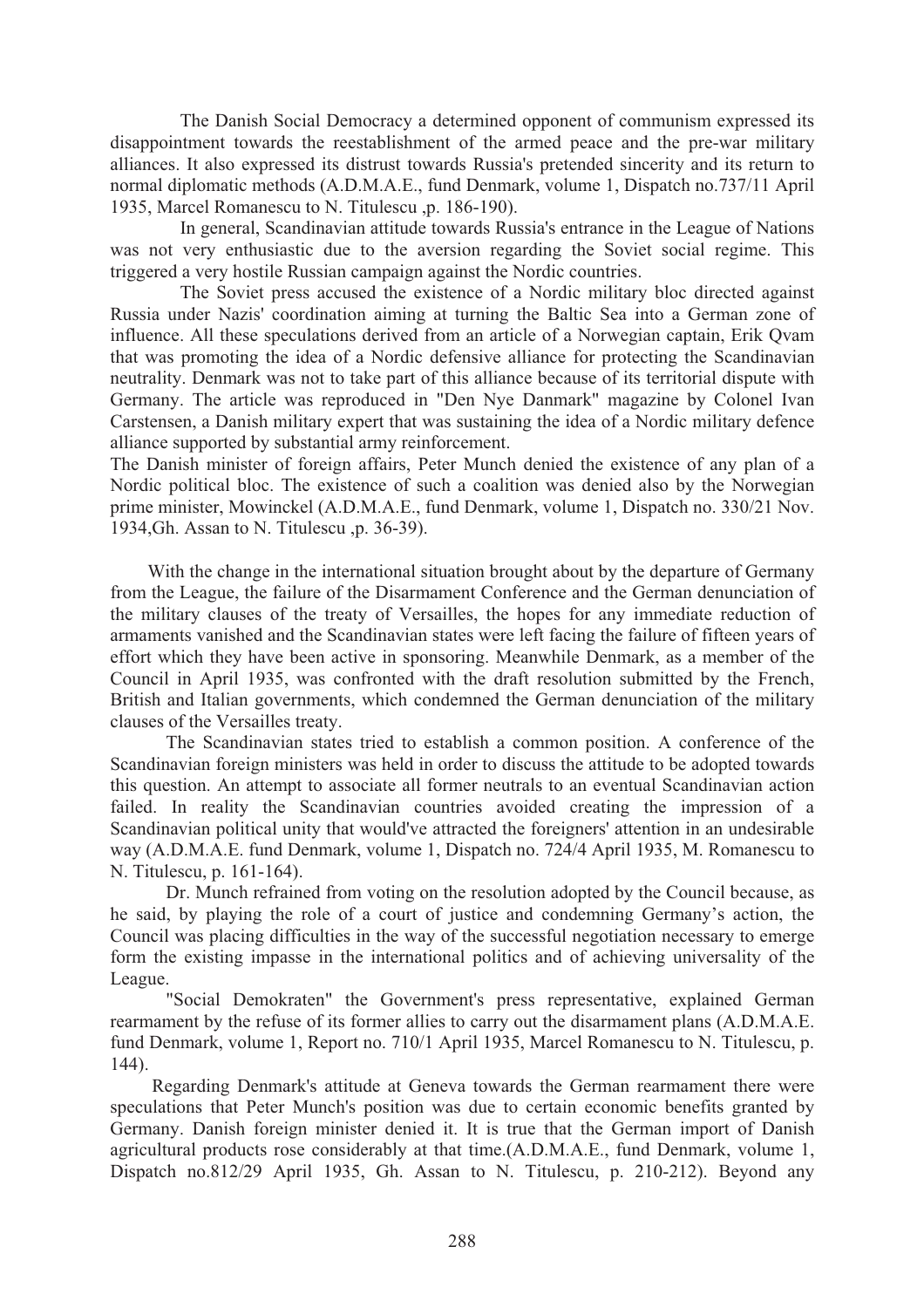interpretation the Danish attitude must be explained awareness of the Danish leaders that Denmark's fate will depend one day of its powerful neighbour.

 For many years, Denmark's security policy was almost exclusively dictated by its position as a tiny neighbour to Germany. The weak defence policy in the interwar period was a function of the Danish effort of not provoking Germany. From here derives the pure defensive character of the Danish defence policy and the rejection of any defence alliance with Sweden or other Nordic countries.

The Danish national defence policy was limited to measures of protection for Copenhagen against a possible air attack and the defence of the south border against illegal trespassing. Politiken, the Danish Foreign Ministry's official newspaper tried to demonstrate Denmark's inability to defence itself in case of a war unless it received great powers support. Politiken resorted to the Romanian example during the First World War showing that Romania's participation was determined by its double confidence in Germany's incapacity of sending significant troupes on the Romanian front and in a quick support from its allies. The result was a rapid defeat of the Romanian resistance and the occupation of its territory thanks to the delayed Russian intervention. In order to support this demonstration, Politiken published fragments of queen Mary of Romania ("The story of my life"). Concluding, it was said that "Romania was one of the most tragic examples of history that showed what happens to small countries when they play the war with the great ones"(A.D.M.A.E. fund Denmark, volume 1, Dispatch no.800/22 April 1935, Gh. Assan to N. Titulescu, p. 190).

The Social Democrat ideology was against the adoption of an active defence policy although it was well known that during the First World War Germany and England had planned the occupation of Denmark. Only the Conservatives developed a pro-armament campaign for national defence. General With and Colonel Ivan Carstensen argued that the sanctions and not the disarmament represented the basis of the League of Nations. In Copenhagen, where several regiments were established, "one can see seldom a soldier except the Royal Guard which was rather a tourists' attraction" (A.D.M.A.E., fund Denmark, volume 1, Dispatch no. 733/10 April 1935, Marcel Romanescu to N. Titulescu, p. 174-178).

 A more revealing test of loyalty to the principle of collective security for Denmark was the Italo-Ethiopian conflict of 1935-1936. Danish representatives supported the fulfilment on the obligations of the Covenant. The government realized that one more defeat for the League would decisively show its inability to impose its principles in the political world. Denmark's representatives (P.Munch and M.W.Borberg) were members of the Coordination Committee that had to analyse the application of sanctions against Italy. ( Privatarkiver – Munch, Peter Rochegune, Pakke no. 62, Societatea Natiunilor, Comitetul de Coordonare,Geneva,12 octombrie 1935).

The Committee proposed an embargo on the export of arms, ammunition and equipment of war designed for both Italy and Ethiopia and certain financial measures.

During the Abyssinian crisis there were rumours that Abyssinia was receiving ammunition from Germany, Sweden and Denmark. The Nordic pacifism was seriously questioned. The Danish Minister of Foreign Affairs declared that the government had not authorized those exports to Abyssinia (A.D.M.A.E. fund Denmark, volume 1, Dispatch no.734/10 April 1935, Marcel Romanescu to N. Titulescu, p. 181-182).

 The subsequent triumph of Italy over Ethiopia increased disillusionment in the Denmark. Public opinion, doubtful of the efficacy of collective security in the face of the new political realities, turned towards isolationism (Henning Friis, 1950,p. 260-262).

The Scandinavian governments agreed that the maintenance of international peace and justice, the primary function of the League should be supported by the development of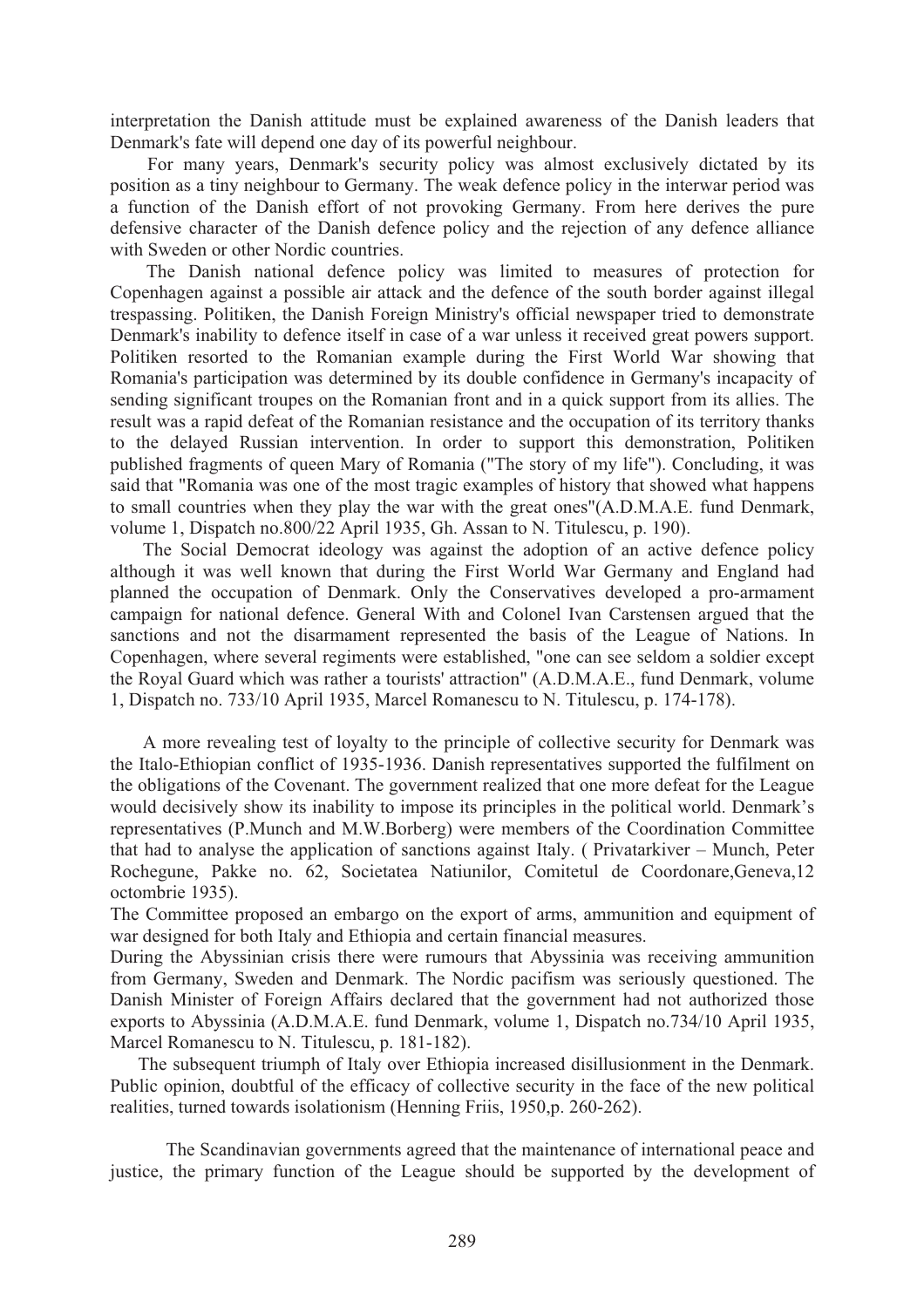technical cooperation on all questions of common concern. It was not difficult for states such as Denmark and Sweden who already taught the world advanced lessons in agricultural and economic cooperation, to subscribe to the international cooperation.

 Denmark fully cooperated to the humanitarian work of the League of Nations but always argued that the member nations should not be compelled to appeal to any sanctions. With Hitler seizing the power in Germany and after the conclusion of the Anglo- German naval treaty of 1935, Denmark became increasingly isolated from Western Europe and the rest of Scandinavia (Royal Institute of International Affairs,14).

 Following the League of Nations indications, Denmark concluded a number of bilateral agreements for conciliation, judicial settlement and arbitration with several Balkan states: Turkey (1932), Greece (1933), Bulgaria and Yugoslavia (December 1935) and Romania (1937)(Udenrigsministeriets arkiver, jnr. 12.Dan.64, Danmark – Rumænien Voldgifttrataktsal, referat /12.06.1935).

 Denmark was paying great attention to the South- East European alliance groups. The Balkan Alliance and the Little Entente were favourably appreciated by the Danish press. The firm attitude adopted by the member states in order to maintain the post war treaties and to consolidate peace was sincerely valued in Denmark (A.D.M.A.E. fund Denmark, volume 1, Dispatch no.855/15 May 1935, Gh. Assan to N. Titulescu, p. 232).

#### **Conclusions**

 Unlike other most supporters of collective security policy during the interwar period, Denmark had a different outlook on this concept and the means to put it into practice. In general, the collective security was associated with sanctions, guarantees and pacts for mutual assistance. From the very moment of its entrance in the League of Nations, Denmark had doubts and reservations concerning the sanctions clause that was foreseen by the member states in order to assure collective security. This contradicted the traditional Danish neutrality policy. The collective security model was based on participation and compulsoriness. Thus, Denmark would've been compelled to participate at common actions against any peace violator.

 Consequently Denmark had to participate in sanctions also in the case of Germany. Or Germany was perceived at that time as a dreaded opponent. Moreover the Danish security policy especially in the late 1930s was dictated by its vicinity to her powerful German neighbour.

 Excepting the sanctions question, Denmark fully supported the measures promoted by the League of Nations in order to ensure the collective security. Thus Denmark was strongly supporting the disarmament and the arbitration principle as solid means for keeping the peace on the continent.

# **REFERENCES**

## **1. Archives:**

a) Danish Archives

- Udenrigsministeriets Arkiver, 3.G.260d, Security and disarmament by Peter Munch - Private archives – Munch, Peter Rochegune, Pakke no. 62, League of Nations, Coordination Committee, Geneva, 12 October, 1935

b) Romanian Archives